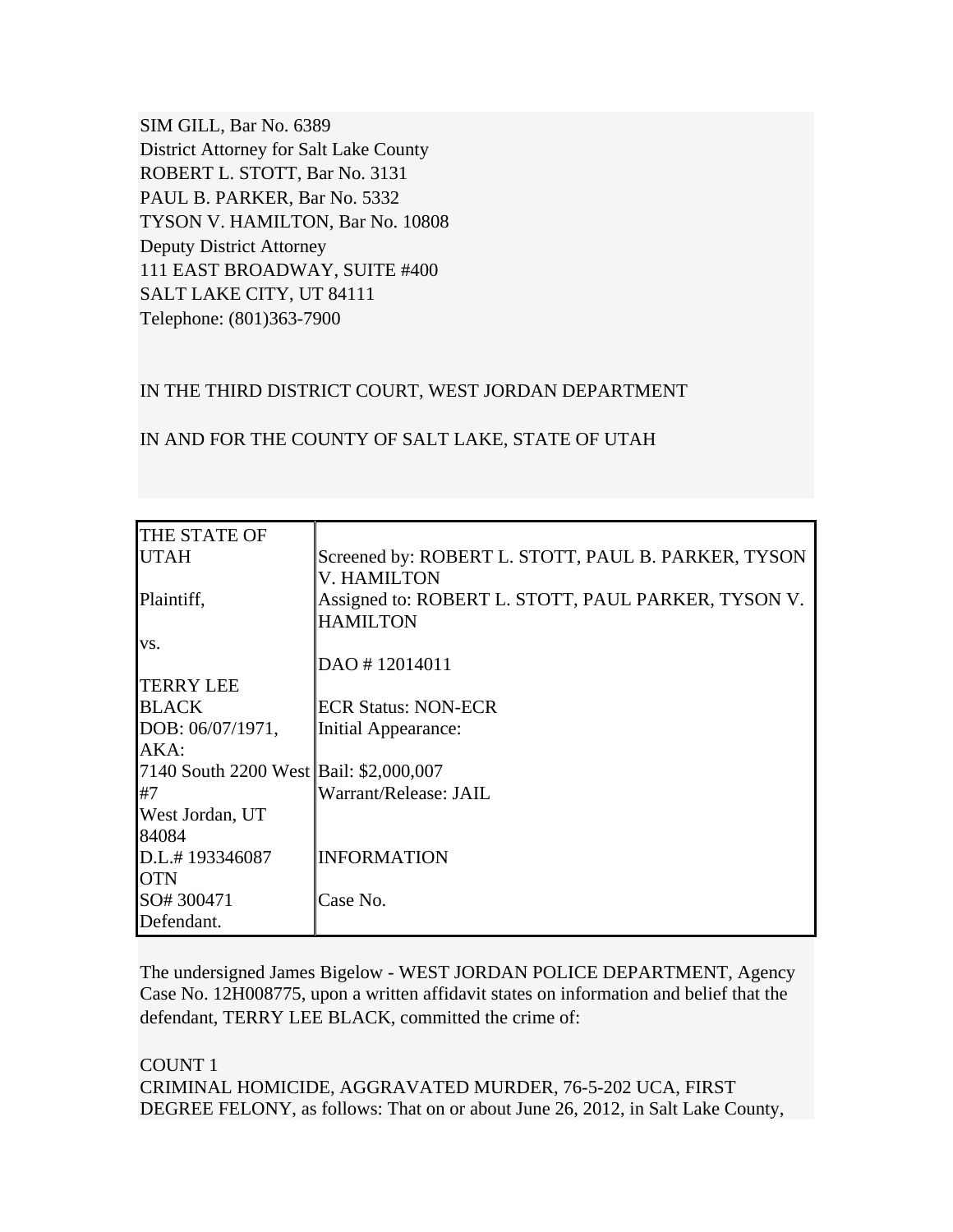State of Utah, the defendant did intentionally or knowingly caused the death of Sierra Newbold under any of the following circumstances: the homicide was committed incident to an act, scheme, course of conduct, or criminal episode during which the actor committed or attempted to commit rape of a child, and/or object rape of a child, and/or child abuse as defined in Subsection 76-5-109(2)(a), and/or child kidnapping; and the victim was younger than 14 years of age.

#### COUNT 2

CHILD KIDNAPPING, 76-5-301.1 UCA, FIRST DEGREE FELONY, as follows: That on or about June 26, 2012 at 2383 West 7095 South, in Salt Lake County, State of Utah, the defendant did intentionally or knowingly, without authority of law, by any means and in any manner, seize, confine, detain, or transport a child under the age of 14 without the consent of the victim's parent or guardian, or the consent of a person acting in loco parentis.

### COUNT 3

RAPE OF A CHILD, 76-5-402.1 UCA, FIRST DEGREE FELONY, as follows: That on or about June 26, 2012, in Salt Lake County, State of Utah, the defendant did have sexual intercourse with a child under the age of 14.

# THIS INFORMATION IS BASED ON EVIDENCE OBTAINED FROM THE FOLLOWING WITNESSES:

James Bigelow, Officer M Andrus, Sgt D Benzon, Officer W Bockholt, Sgt K Bronson, Officer R Caughey, Officer A Daley, Det A Darelli, Chief D Diamond, Det K Fuller, Officer B Griffith, Det C Hahn, Det D Hoffman, Officer JC Holt, Officer P Houston, David Hunter, Det K Jenkins, Sgt J Jewkes, Det J Kangas, Det H Lang, Officer J Lang, Officer J Lorence, Officer T Magnuson, Officer M Patterson, Officer R Petersen, Officer J Pratt, Sgt T Rees, Officer J Richards, Det D Roberts, Det M Rossi, Det M Rossi, Sgt D Sanders, Det B Schaar, Lt. K Shepherd, Sgt B Shepherd, Lt J Stringer, Sgt B Sundquist, Officer R Thurgood, Det B Turner, Officer D Vincent, Officer T Wallace, Officer K Zierse

## AFFIDAVIT OF PROBABLE CAUSE:

Your affiant is a West Jordan Police officer. Your affiant has read police reports concerning this matter, interviewed witnesses and gathered evidence and says upon information and belief as follows: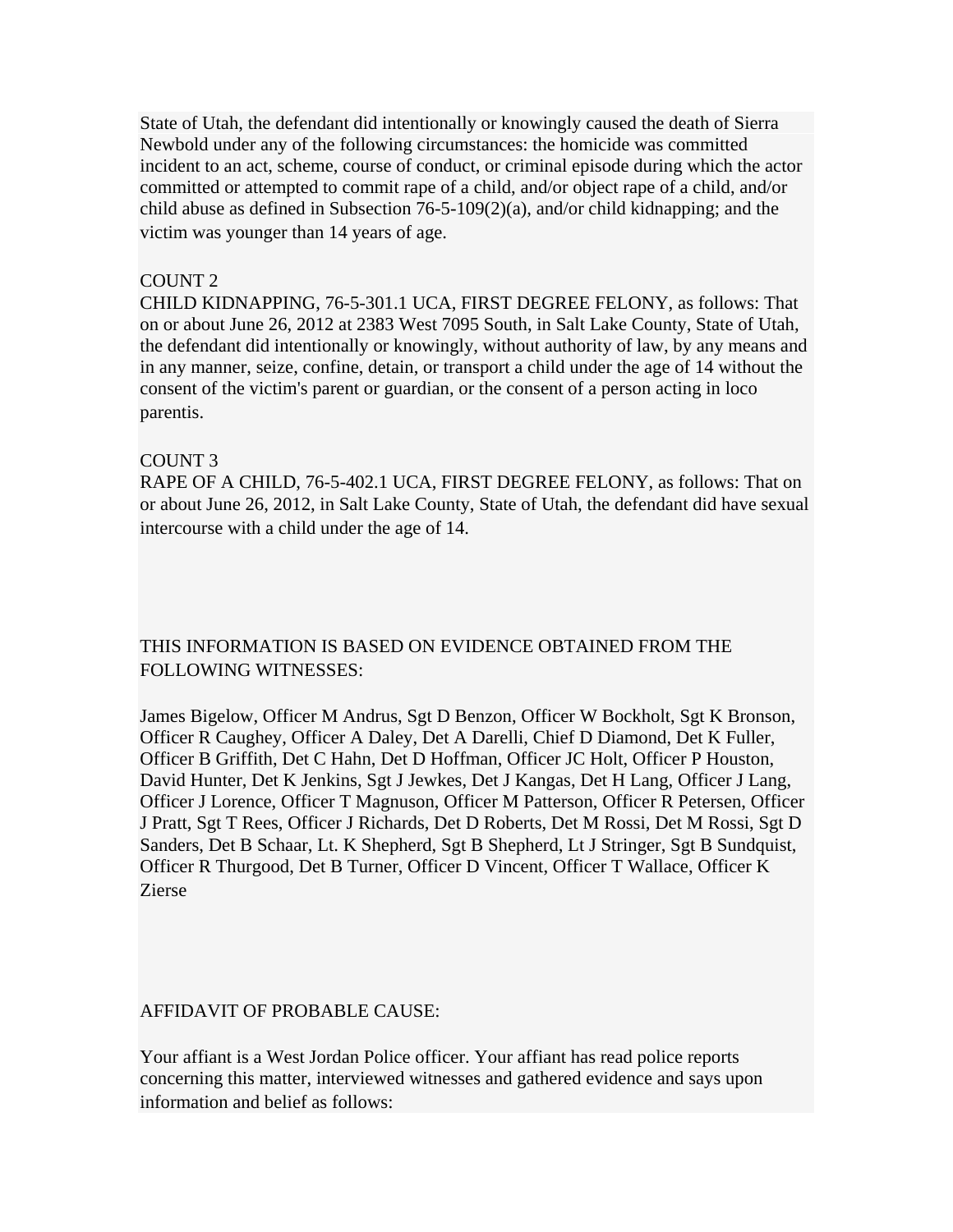1. On June 26, 2012, Mrs. Kathleen Newbold called police and reported that her six-year old daughter, Sierra Newbold, was missing. Mrs. Newbold said that Sierra and her sister shared a bedroom in the family home located at 2383 West 7095 South, Salt Lake County. Mrs. Newbold last saw Sierra in her bed about 10:30 PM the evening before, June  $25<sup>th</sup>$ . In the morning, Mrs. Newbold noticed that the sliding glass door was open. That door exits to the rear of the house off the dining room. About 7:10 AM, Mrs. Newbold went into the girls' bedroom and found that Sierra was not in her bed. Unable to find Sierra, she called the police.

2. Police reviewed the tape from a video camera mounted on the Newbold home. The camera showed the back of the home from the Southeast corner toward the sliding glass door. The video tape showed the form of an individual entering the home through the area of the sliding glass door at 3:05 AM and exiting, apparently carrying something, at 3:13 AM.

3. Police searched the area and found Sierra's pink pajama bottoms and her underpants in a burnt out field a short distance away from Sierra's home. The area where the clothing was found was blackened from a fire that burned vegetation in the field as well as some nearby structures. At 8:22 AM, Officer Russ Peterson, West Jordan Police Department, found Sierra's partially clothed body floating face down in a canal that borders the field. Sierra's body and clothing were darkened by debris consistent with debris existing in the field.

4. Dr. Julie Adams, Assistant Medical Examiner for the State of Utah, performed an autopsy on Sierra's body. Dr. Adams found contusions on the side of Sierra's face, under each eye, and on several areas on her back. Dr. Adams and Dr. Karen Hansen, Primary Children's Medical Center, examined Sierra's genitals and saw evidence of penetration into Sierra's vagina including a bruised and transected hymen.

5. Dr. Adams found marks on Sierra's neck and petechiae in her eyes and eyelids indicating that Sierra had been strangled. Dr. Adams also found evidence that Sierra's immediate cause of death was from drowning.

6. On June 29th, Terry Lee Black was arrested for theft of an automobile which had been taken from the Deseret Industries parking lot at 7166 South Redwood Road and robbery of the Wells Fargo Bank located at 7869 South Redwood Road.

7. Upon his arrest police noticed that Terry Lee Black lived in an apartment close by the canal where Sierra's body was found. Terry Lee Black also had debris on his clothing and knees consistent in appearance with debris existing in the blackened field where Sierra's clothing was found.